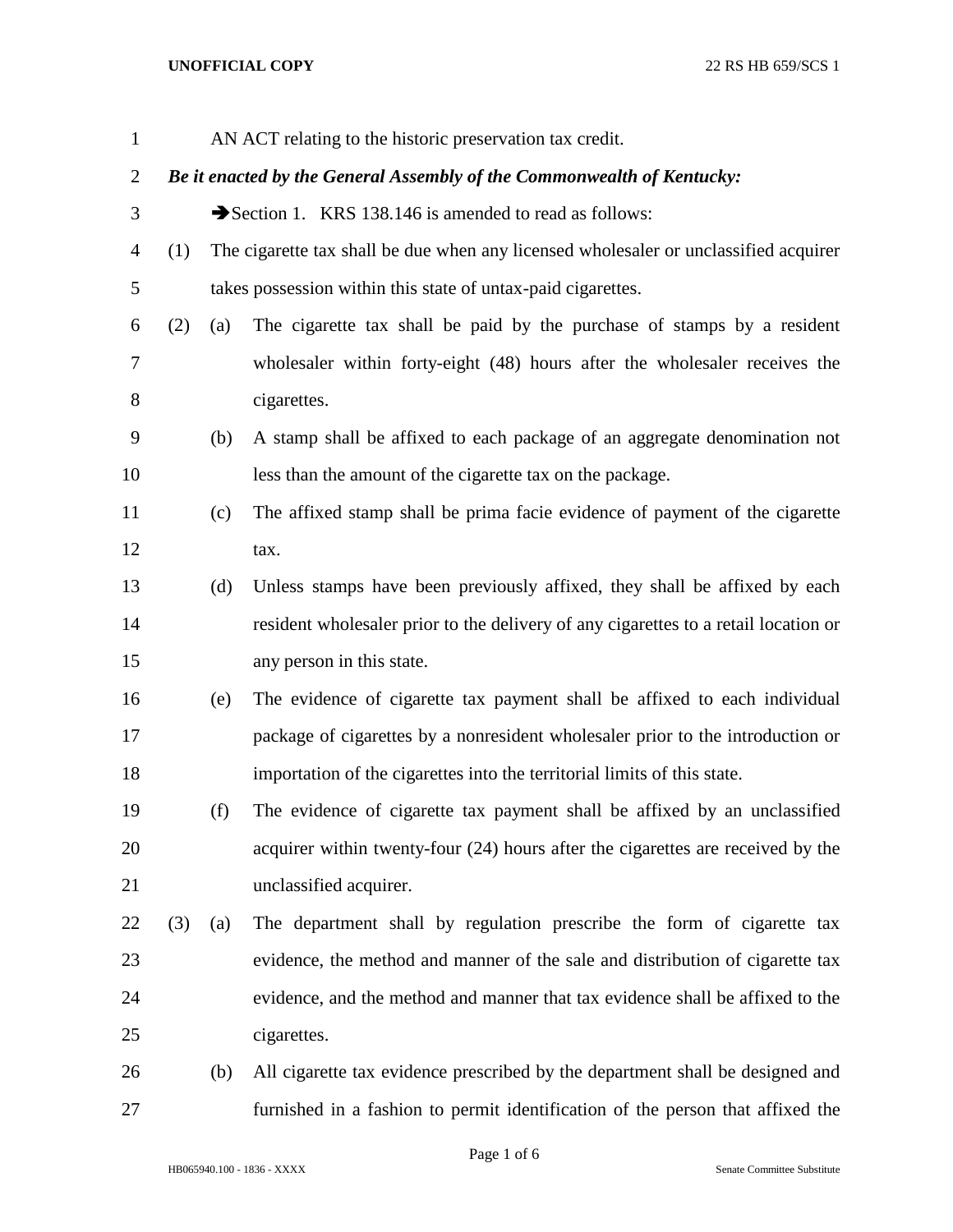| 1              |     |     | cigarette tax evidence to the particular package of cigarettes, by means of       |
|----------------|-----|-----|-----------------------------------------------------------------------------------|
| $\overline{2}$ |     |     | numerical rolls or other mark on the cigarette tax evidence.                      |
| 3              |     | (c) | The department shall maintain for at least three (3) years information            |
| $\overline{4}$ |     |     | identifying the person that affixed the cigarette tax evidence to each package    |
| 5              |     |     | of cigarettes. This information shall not be kept confidential or exempt from     |
| 6              |     |     | disclosure to the public through open records.                                    |
| 7              | (4) | (a) | Units of cigarette tax evidence shall be sold at their face value, but the        |
| 8              |     |     | department shall allow as compensation to any licensed wholesaler an amount       |
| 9              |     |     | of tax evidence equal to <i>a proportionate rate of one and one-half</i> [thirty] |
| 10             |     |     | cents $(S0.015)$ on each twenty (20) cigarettes $(\$0.30)$ face value for each    |
| 11             |     |     | three dollars (\$3) of tax evidence purchased at face value and attributable to   |
| 12             |     |     | the tax assessed in KRS $138.140(1)(a)$ . No compensation shall be allowed for    |
| 13             |     |     | tax evidence purchased at face value attributable to the surtaxes imposed in      |
| 14             |     |     | KRS $138.140(1)(b)$ or $(c)$ .                                                    |
| 15             |     | (b) | The department shall have the power to withhold compensation as provided in       |
| 16             |     |     | paragraph (a) of this subsection from any licensed wholesaler for failure to      |
| 17             |     |     | abide by any provisions of KRS 138.130 to 138.205 or any administrative           |
| 18             |     |     | regulations promulgated thereunder. Any refund or credit for unused cigarette     |
| 19             |     |     | tax evidence shall be reduced by the amount allowed as compensation at the        |
| 20             |     |     | time of purchase.                                                                 |
| 21             | (5) | (a) | Payment for units of cigarette tax evidence shall be made at the time the units   |
| 22             |     |     | are sold, unless the licensed wholesaler:                                         |
| 23             |     |     | Has filed with the department a bond, issued by a corporation authorized<br>1.    |
| 24             |     |     | to do surety business in Kentucky, in an amount:                                  |
| 25             |     |     | Determined by the department; or<br>a.                                            |
| 26             |     |     | Not less than the monthly average of payments by the<br>b.<br>i.                  |
| 27             |     |     | wholesaler for the units of cigarette tax evidence purchased                      |

Page 2 of 6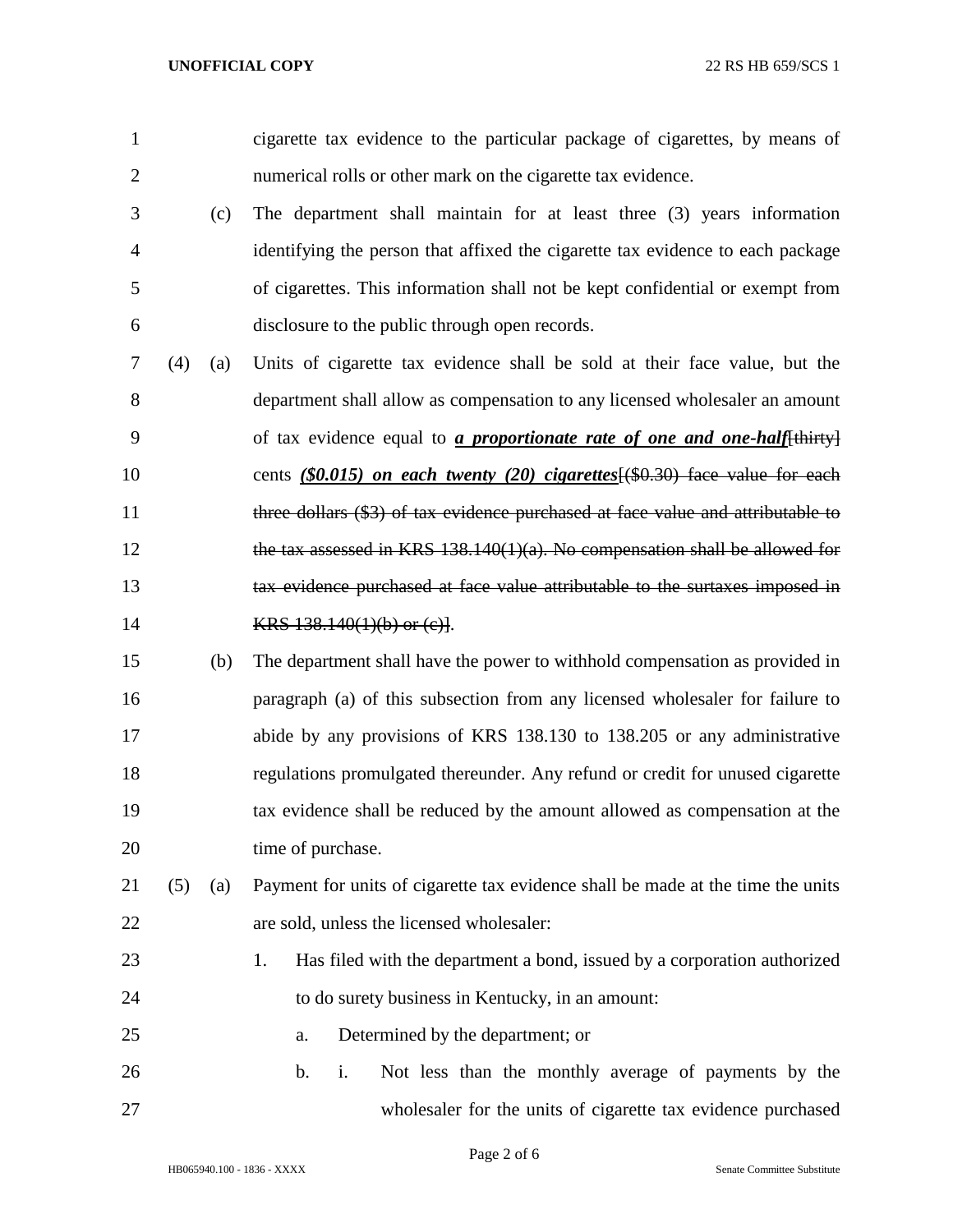| $\mathbf{1}$   |     | in the immediately preceding calendar year, which may be                         |
|----------------|-----|----------------------------------------------------------------------------------|
| $\overline{2}$ |     | delayed under paragraph (b) of this subsection; and                              |
| 3              |     | No greater than ten million dollars (\$10,000,000); and<br>ii.                   |
| $\overline{4}$ |     | Has registered and agrees to make the payment of tax to the department<br>2.     |
| 5              |     | electronically.                                                                  |
| 6              |     | At no time shall the licensed wholesaler be allowed to delay any payment for     |
| 7              |     | units of cigarette tax evidence, including tax, penalty, interest, or collection |
| 8              |     | fees, which would exceed the amount of bond filed with the department.           |
| 9              | (b) | Except as provided in paragraph (c) of this subsection, if the licensed          |
| 10             |     | wholesaler qualifies under paragraph (a) of this subsection, the licensed        |
| 11             |     | wholesaler shall have ten (10) days from the date of purchase to remit           |
| 12             |     | payment of cigarette tax, without the assessment of civil penalties under KRS    |
| 13             |     | 131.180 or interest under KRS 131.183 during the ten (10) day period.            |
| 14             | (c) | The ten $(10)$ day payment period under paragraph $(b)$ of this subsection<br>1. |
| 15             |     | shall not apply to the payment for units of cigarette tax evidence during        |
| 16             |     | the last ten (10) days of the month of June during each fiscal year.             |
| 17             |     | All payments for units of cigarette tax evidence made under paragraph<br>2.      |
| 18             |     | (b) of this subsection during the month of June shall be made the earlier        |
| 19             |     | of:                                                                              |
| 20             |     | The ten $(10)$ day period; or<br>a.                                              |
| 21             |     | June 25.<br>b.                                                                   |
| 22             | (d) | If the licensed wholesaler does not make the payment of cigarette tax within     |
| 23             |     | the ten $(10)$ day period, or within the period of time under paragraph $(c)$ of |
| 24             |     | this subsection, the department shall:                                           |
| 25             |     | Revoke the license required under KRS 138.195;<br>1.                             |
| 26             |     | Issue a demand for payment in an amount equal to the cigarette tax<br>2.         |
| 27             |     | evidence purchased, plus all penalties, interest, and collection fees            |

Page 3 of 6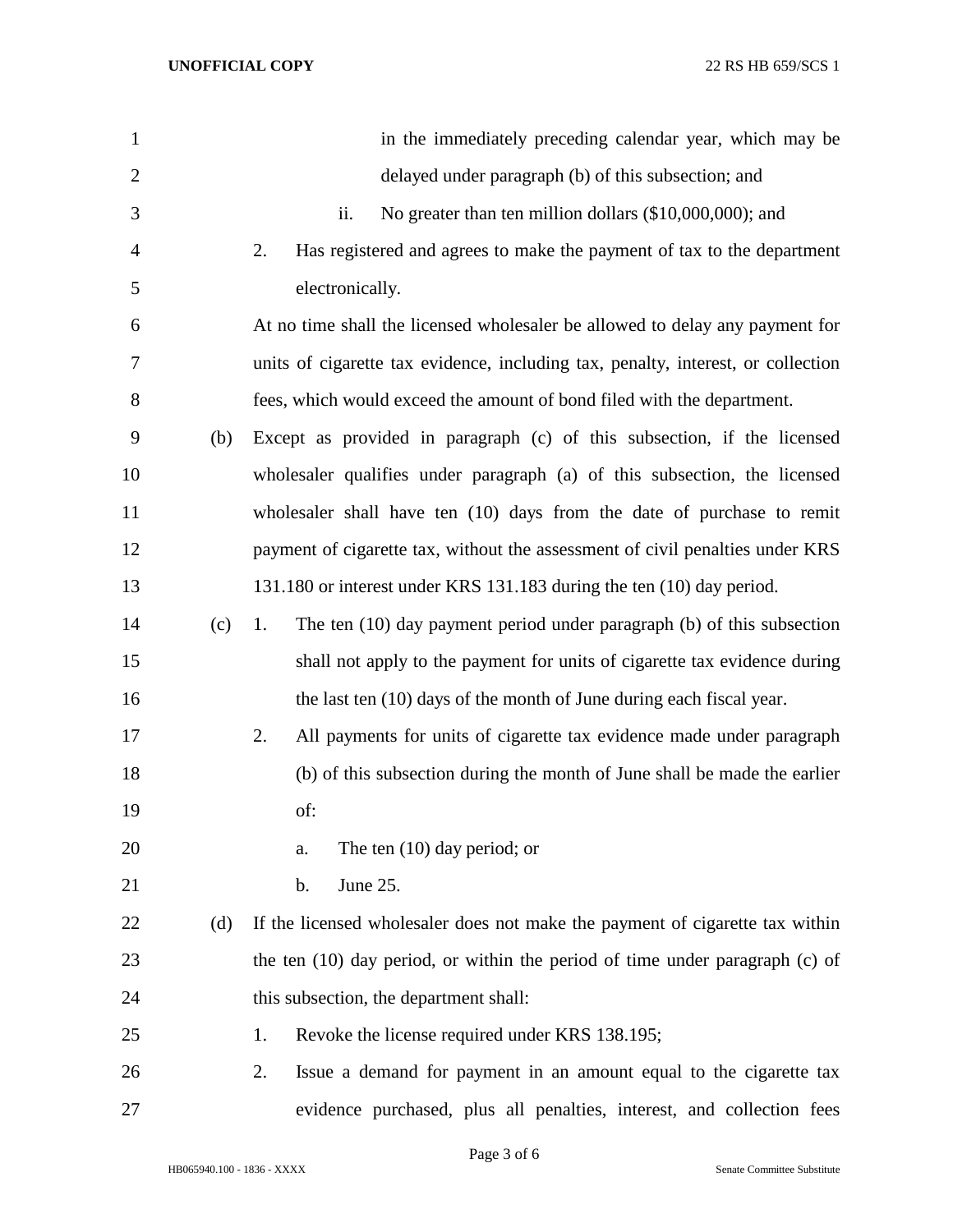| $\mathbf{1}$   |     |     | applicable, up to the amount of the required bond; and                          |
|----------------|-----|-----|---------------------------------------------------------------------------------|
| $\overline{2}$ |     |     | Require immediate payment of the bond.<br>3.                                    |
| 3              | (6) | (a) | The bond required under subsection (5) of this section shall be on a form and   |
| $\overline{4}$ |     |     | with a surety approved by the department.                                       |
| 5              |     | (b) | The licensed wholesaler shall be named as the principal obligor and the         |
| 6              |     |     | department shall be named as the obligee within the bond.                       |
| 7              |     | (c) | The bond shall be conditioned upon the payment by the licensed wholesaler of    |
| $8\,$          |     |     | all cigarette tax imposed by the Commonwealth.                                  |
| 9              |     | (d) | The provisions of KRS 131.110 shall not apply to the demand for payment         |
| 10             |     |     | required under subsection $(5)(c)2$ . of this section.                          |
| 11             | (7) | (a) | No tax evidence may be affixed, or used in any way, by any person other than    |
| 12             |     |     | the person purchasing the evidence from the department.                         |
| 13             |     | (b) | Tax evidence may not be transferred or negotiated, and may not, by any          |
| 14             |     |     | scheme or device, be given, bartered, sold, traded, or loaned to any other      |
| 15             |     |     | person.                                                                         |
| 16             |     | (c) | Unaffixed tax evidence may be returned to the department for credit or refund   |
| 17             |     |     | for any reason satisfactory to the department.                                  |
| 18             | (8) | (a) | In the event any retailer receives into his possession cigarettes to which      |
| 19             |     |     | evidence of Kentucky tax payment is not properly affixed, the retailer shall,   |
| 20             |     |     | within twenty-four (24) hours, notify the department of the receipt.            |
| 21             |     | (b) | The notification to the department shall be in writing, stating the name of the |
| 22             |     |     | person from whom the cigarettes were received and the quantity of those         |
| 23             |     |     | cigarettes.                                                                     |
| 24             |     | (c) | The written notice may be:                                                      |
| 25             |     |     | Given to any field agent of the department; or<br>1.                            |
| 26             |     |     | 2.<br>Directed to the commissioner of the Department of Revenue, Frankfort,     |
| 27             |     |     | Kentucky.                                                                       |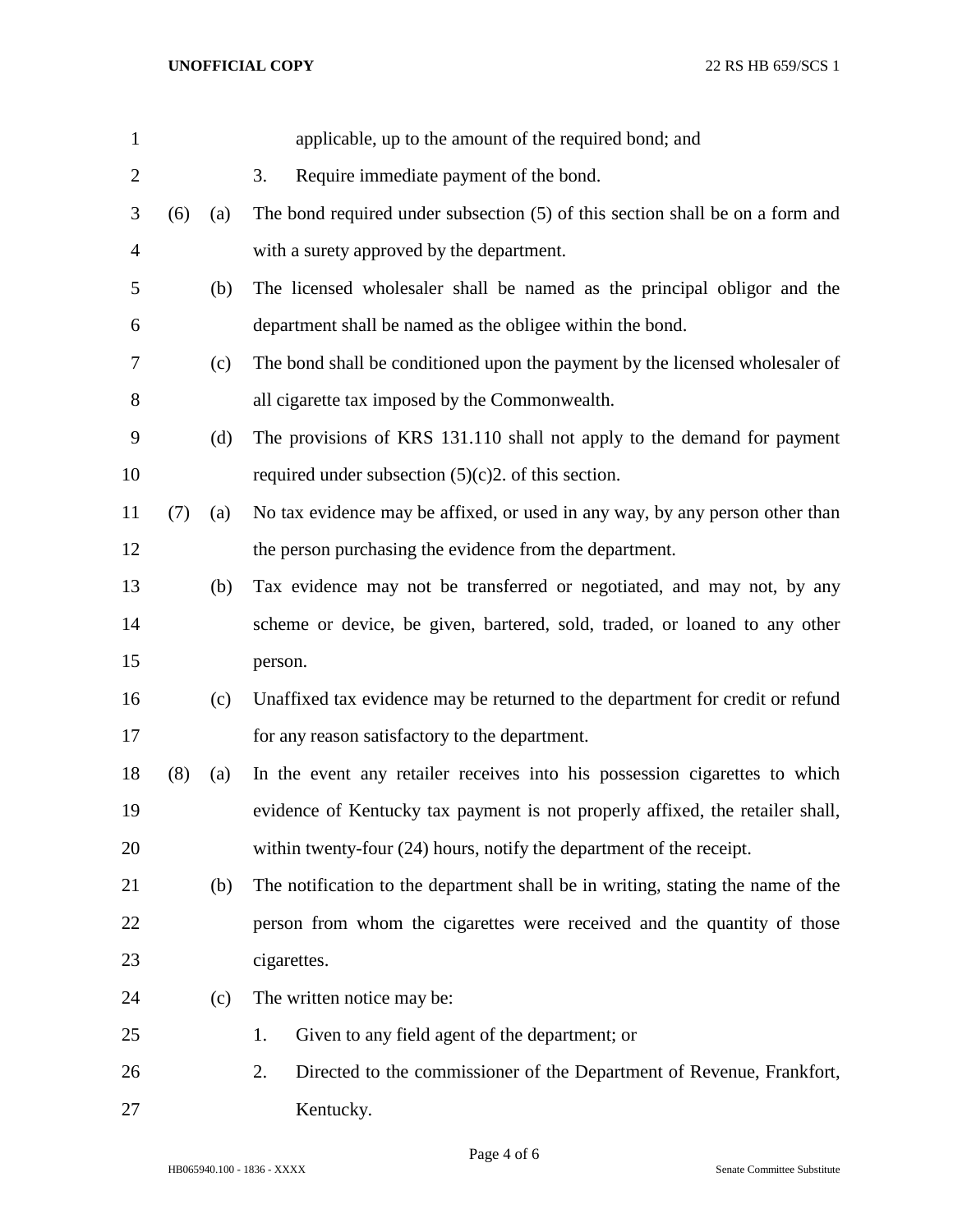| $\mathbf{1}$   |          | (d) | If the notice is given by means of the United States mail, it shall be sent by                            |
|----------------|----------|-----|-----------------------------------------------------------------------------------------------------------|
| $\overline{2}$ |          |     | certified mail.                                                                                           |
| 3              |          | (e) | Any such cigarettes shall be retained by the retailer, and not sold, for a period                         |
| $\overline{4}$ |          |     | of fifteen (15) days after giving the notice provided in this subsection.                                 |
| 5              |          | (f) | The retailer may, at his option, pay the tax due on those cigarettes according to                         |
| 6              |          |     | administrative regulations prescribed by the department, and proceed to sell                              |
| 7              |          |     | those cigarettes after the payment.                                                                       |
| 8              | (9)      | (a) | Cigarettes stamped with the cigarette tax evidence of another state shall at no                           |
| 9              |          |     | time be commingled with cigarettes on which the Kentucky cigarette tax                                    |
| 10             |          |     | evidence has been affixed.                                                                                |
| 11             |          | (b) | Any licensed wholesaler, licensed sub-jobber, or licensed vending machine                                 |
| 12             |          |     | operator may hold cigarettes stamped with the tax evidence of another state                               |
| 13             |          |     | for any period of time, subsection (2) of this section notwithstanding.                                   |
| 14             |          |     | $\blacktriangleright$ Section 2. Section 1 of this Act applies to cigarette tax evidence sold on or after |
| 15             |          |     | August 1, 2022.                                                                                           |
| 16             |          |     | Section 3. 2022 RS HB 8/VO is hereby amended as follows:                                                  |
| 17             |          |     | On page 2, line 18, after "2020-2021", insert "and fiscal year 2021-2022"; and                            |
| 18             |          |     | On page 2, line 19, after " <i>met</i> ", insert " <i>for each fiscal year</i> "; and                     |
| 19             |          |     | On page 94, line 16, delete " $2023$ ", and insert in lieu thereof, " $2024$ "; and                       |
| 20             |          |     | On page 94, line 25, delete " $2022$ ", and insert in lieu thereof, " $2024$ "; and                       |
| 21             |          |     | On page 95, line 3, delete " $2024$ ", and insert in lieu thereof, " $2025$ "; and                        |
| 22             |          |     | On page 136, remove all language on lines 19 to 24, and insert the following in lieu                      |
| 23             | thereof: |     |                                                                                                           |
| 24             |          |     | "Revenue Code in effect on December 31, $202I[2018]$ , exclusive of any                                   |
| 25             |          |     | amendments made subsequent to that date, other than amendments that extend                                |
| 26             |          |     | provisions in effect on December 31, $2021[2018]$ , that would otherwise terminate;";                     |
| 27             |          | and |                                                                                                           |